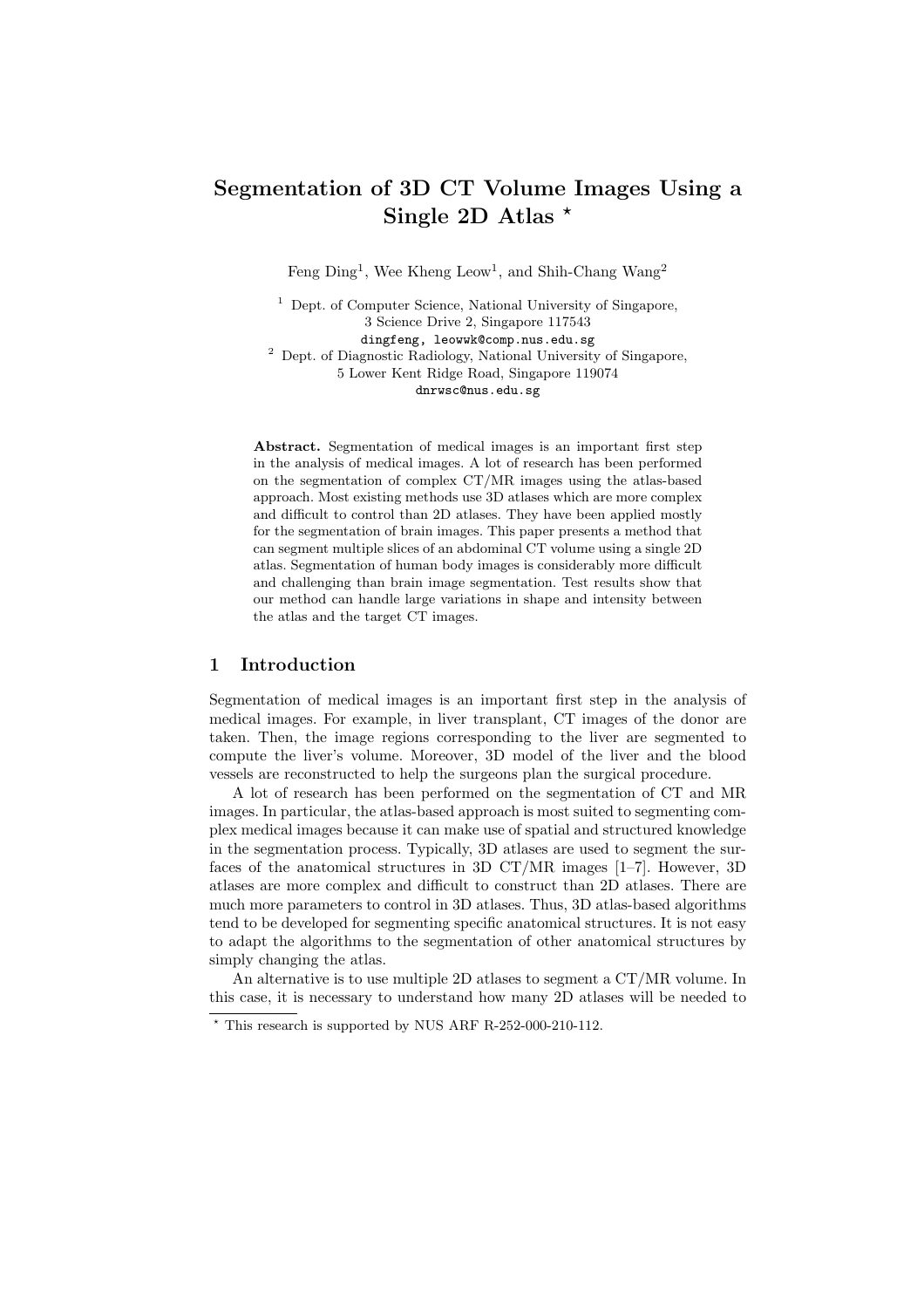segment all the slices in a volume. The worst case scenario of one atlas per image would defeat the idea of using 2D atlases because the stack of 2D atlases would contain the same amount of complexity as a 3D atlas. It also makes practical application difficult because there are many slices in a typical CT/MR volume. For example, in the case of liver transplant, more than 200 abdominal CT images are taken.

Interestingly, most work on atlas-based segmentation has been focused on brain MR images  $[1-3, 8, 6]$  or heart MR images  $[4, 7]$ . Less work is done on the segmentation of abdominal CT images [5], which is considerably more difficult and challenging than segmentation of brain images.

This paper describes an atlas-based method for segmenting multiple anatomical structures in multiple slices of an abdominal CT volume using a single 2D atlas. The research objective is to investigate how well can a single 2D atlas perform on segmenting various slices in a CT volume of a particular patient. This research can lead to an understanding of the number and types of atlas required to segment various CT images encountered in normal clinical practices.

Test results show that our algorithm can successfully and accurately segment 34 abdominal CT slices of 1mm thickness using a single 2D atlas. Since the 2D atlas differs significantly in shape and intensity from the test CT images, successful test results suggest that the algorithm should work well in segmenting CT images of other patients. Our research work thus contributes to solving the difficult and challenging problem of segmenting human body CT/MR images.

## 2 Related Work

Atlas-based segmentation is performed using atlas-based registration technique. The registered atlas contours (2D case) and surfaces (3D case) are taken as the boundaries of the segmented anatomical structures. Fully automatic atlas-based segmentation problems map to atlas-based registration problems with unknown correspondence. Solutions to these problems have to solve both the registration and the correspondence problems at the same time. These problems are therefore much more difficult to solve than semi-automatic registration and segmentation, which require some user inputs such as landmark points [9].

An atlas-based segmentation algorithm typically comprises two complementary stages: (1) global transformation of the atlas to roughly align it to the target image, and (2) local transformation or deformation of the atlas to accurately register it to the corresponding image features. Global transformation often serves to provide a good initialization for local deformation. Without a good initialization, local deformation may deform the atlas out of control and extract wrong object boundaries (see Section 3.3 for an example).

In the global transformation stage, spatial information (i.e., relative positions) of various parts of an atlas is used to determine how the atlas should be transformed. Both similarity  $[2, 3, 5]$  and affine  $[4, 6, 7]$  transformations have been used. An iterative optimization algorithm is applied to compute the optimal transformation parameters. In each iteration, the possible correspondence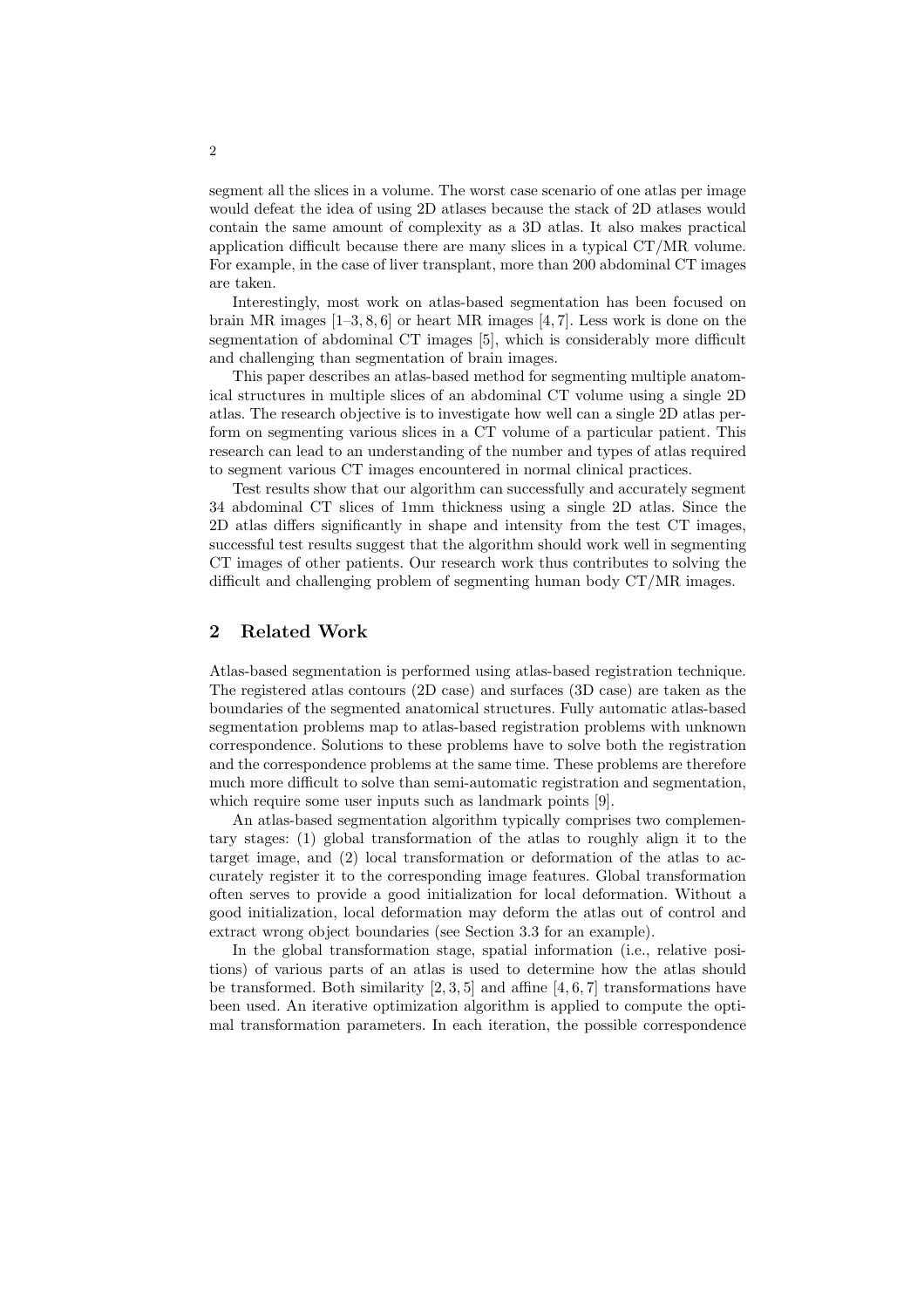between the atlas and the target is usually determined based on the closest point criterion in the same way as the Iterative Closest Point algorithm [10].

In the local deformation stage, several main approaches have been adopted. The method in [11] applies iterative optimization to determine optimal local affine or 2nd-order polynomial transformations that deform the various parts of the atlas to best match the target. The methods in [4, 5] also apply optimization techniques but they represent the 3D atlas surface using B-splines and thin-plate spline constraint. These methods ensure that the extracted surfaces are smooth but they require a large number of parameters to represent complex convoluted surfaces of the brain.

A popular method is to apply the so-called *demons algorithm* [2, 3, 6, 12]. It regards the atlas and the target as images at consecutive time steps, and applies the optical flow algorithm to determine the correspondence between them. As for any optical flow algorithm, it suffers from the so-called aperture problem and may not be able to handle large displacements between corresponding points. It is also easily affected by noise and extraneous image features.

Among the existing methods discussed in this section, [5, 7] use probabilistic atlases whereas the other methods use non-probabilistic atlases. Although probabilistic atlas contains more information about the variations, it requires sufficient training samples to accurately model the probability distributions.

In addition to applying atlas-based registration technique, [5, 7] included a final classification stage that classifies each pixel to a most likely anatomical category. This stage is required because the registration algorithms are not precise enough in aligning the atlas boundaries to the object boundaries in target images. Classification approach can improve the accuracy of the segmentation result. However, it may not be able to handle segmentation of regions which are nonuniform in intensity and texture. For example, the air pocket in the stomach appears to have the same intensity as the background (Section 4, Fig. 3a, 5). Classification algorithms will be easily confused by such nonuniform regions.

Some existing papers have presented quantitative performance measures of their methods. In particular, [2, 3] measure similarity index that is proportional to the area of intersection between segmented regions and the ground truth, [12, 5] measure the amounts of false positives and false negatives, and [6] measures the mean squared error of corresponding points between the extracted boundaries and ground truth.

## 3 Automatic Atlas-Based Segmentation

Our method uses a 2D deformable atlas to segment the major components in abdominal CT images. The atlas consists of a set of closed contours of the entire human body, liver, stomach, and spleen, which are manually segmented from a reference CT image given in [13]. As shown in Fig. 1, the reference image is significantly different from the target image in terms of shapes and intensities of the body parts. Such differences are common in practical applications.

Our fully automatic segmentation algorithm consists of three stages: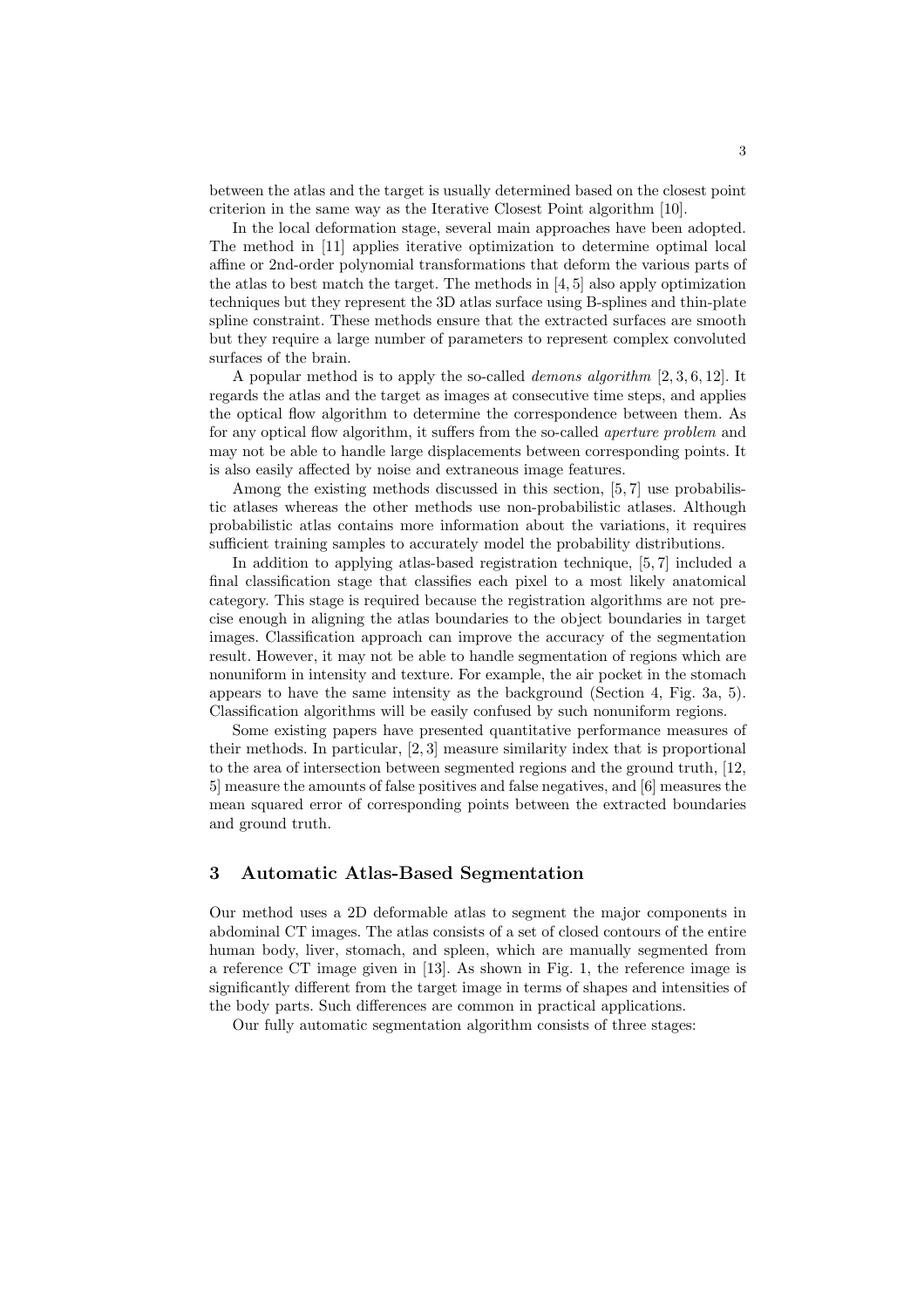

Fig. 1. (a) Atlas contours (white curves) superimposed on the reference CT image taken from [13]. (b) Atlas registered onto an target image after global transformation.

- 1. Global transformation of the entire atlas.
- 2. Iterative local transformation of individual parts in the atlas.
- 3. Atlas contour refinement using active contour algorithm.

#### 3.1 Global Transformation

This stage performs registration of the atlas to the target input image with unknown correspondence. First, the outer body contour of the target image (target contour) is extracted by straightforward contour tracing. Next, the outer body contour of the atlas (reference contour) is registered under affine transformation to the target contour using Iterative Closest Point algorithm [10]. After registration, the correspondence between the reference and target contour points is known. Then, the affine transformation matrix between the reference and target contours is easily computed from the known correspondence by solving a system of over-constrained linear equations. This transformation matrix is then applied to the atlas to map the contours of the inner body parts to the target image.

After global transformation, the centers of the reference contours fall within the corresponding body parts in the target image (Fig. 1b). The reference contours need to be refined to move to the correct boundaries of the body parts.

#### 3.2 Iterative Local Transformation

This stage iteratively applies local transformations to the individual body parts to bring their reference contours closer to the target contours. The idea is to search the local neighborhoods of reference contour points to find possible corresponding target contour points. To achieve this goal, it is necessary to use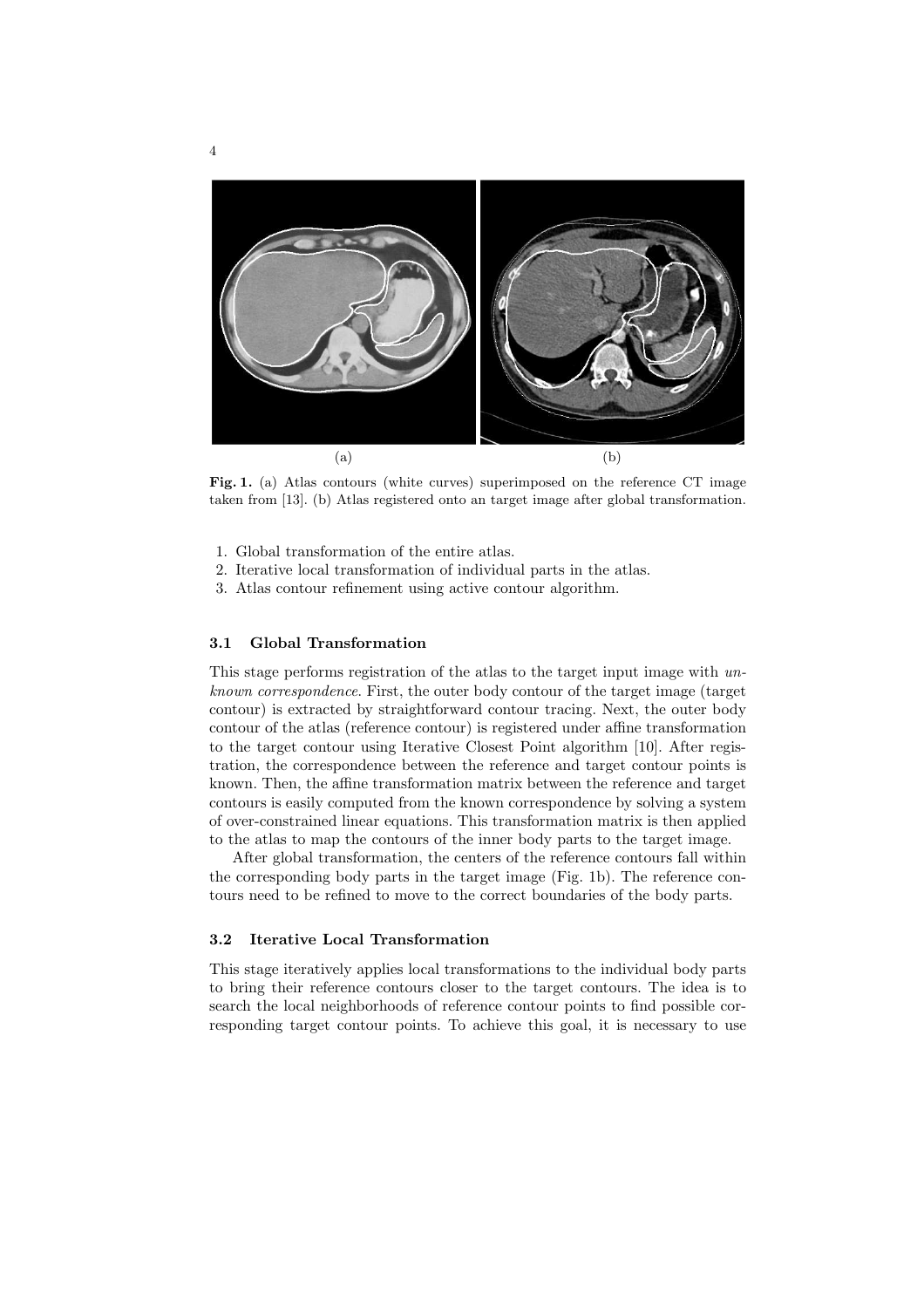features that are invariant to image intensity because the reference and target images can have different intensities (as shown in Fig. 1).

Let  $N(p)$  denote the normal to the reference contour at point p, and  $L(p)$ denote an ordered list of points  $\{p_i\}, i = -n, \ldots, 0, \ldots, n$ , lying on  $N(p)$ , with  $p_0 = p$ . Let  $I(p_i)$  denote the intensity of point  $p_i$ . Then, the ordered list  $D(p) =$  ${I(p_i) - I(p_{i+1})}, i = -n, \ldots, n-1$ , is the *intensity difference distribution* (IDD) at p along  $N(p)$ . IDD depends only on the local intensity difference, which does not differ as much as intensity across images. Thus, IDD is better than intensity for determining corresponding points between the images. In the same way, we can compute the IDD  $D'(p')$  of an image point p' along a normal  $N(p)$  of the reference contour and with respect to the target image intensities  $I'(p_i)$ . In the current implementation,  $n = 5$ , i.e., the length of IDD is 10.

The local search for possible corresponding points is performed as follows, after coarse registration of the atlas and the reference image to the target image by global transformation. For each reference contour point  $p$ , a search is performed within a small neighborhood  $U(p)$  centered at p and along the normal  $N(p)$  for a target image point p' whose IDD  $D'(p')$  is most similar to  $D(p)$ . The difference between  $D(p)$  and  $D'(p')$  is measured in terms of the Euclidean distance between them. The neighborhood  $U(p)$  decreases quadratically over time so that the search process will converge. In the current implementation, the width of the search neighborhood is 100 at the first iteration.

After finding the best matching target image point  $p'$  of a reference contour point  $p$ , a verification procedure is performed. Shoot a ray from the centroid of the closed reference contour of  $p$  to  $p'$ . If the number of number of "white" pixels or "black" pixels along the ray in the target image exceeds a predefined threshold, then the point  $p'$  is discarded because the intensity of the desired body parts are gray. Otherwise,  $p'$  is regarded as a corresponding point of  $p$ .

Given the reference contour points  $p_i$  whose corresponding points  $p'_i$  are found, compute the affine transformation matrix M that maps  $p_i$  to  $p'_i$ . Then, the matrix  $M$  is applied to all reference contour points, including those whose corresponding points are not found.

The above local transformation is repeated iteratively for each closed contour of the body parts individually until the reference contours converge. Therefore, the reference contours of different body parts can be mapped to the corresponding target image contours through different affine transformation matrices that are appropriate for them.

The iterative local transformation algorithm described above is analogous to the Iterative Closest Point (ICP) algorithm [10] in that it iteratively determines the possible correspondence between the reference and the target, and computes the transformation that maps the reference to the target. However, it differs from ICP in that possible correspondence is determined based on most similar IDD, which is a local image feature, instead of nearest position as in ICP. Therefore, it can determine the correct correspondence more accurately than ICP. This algorithm can thus be called an Iterative Corresponding Point algorithm. Sample results of iterative local transformation are shown in Fig. 2.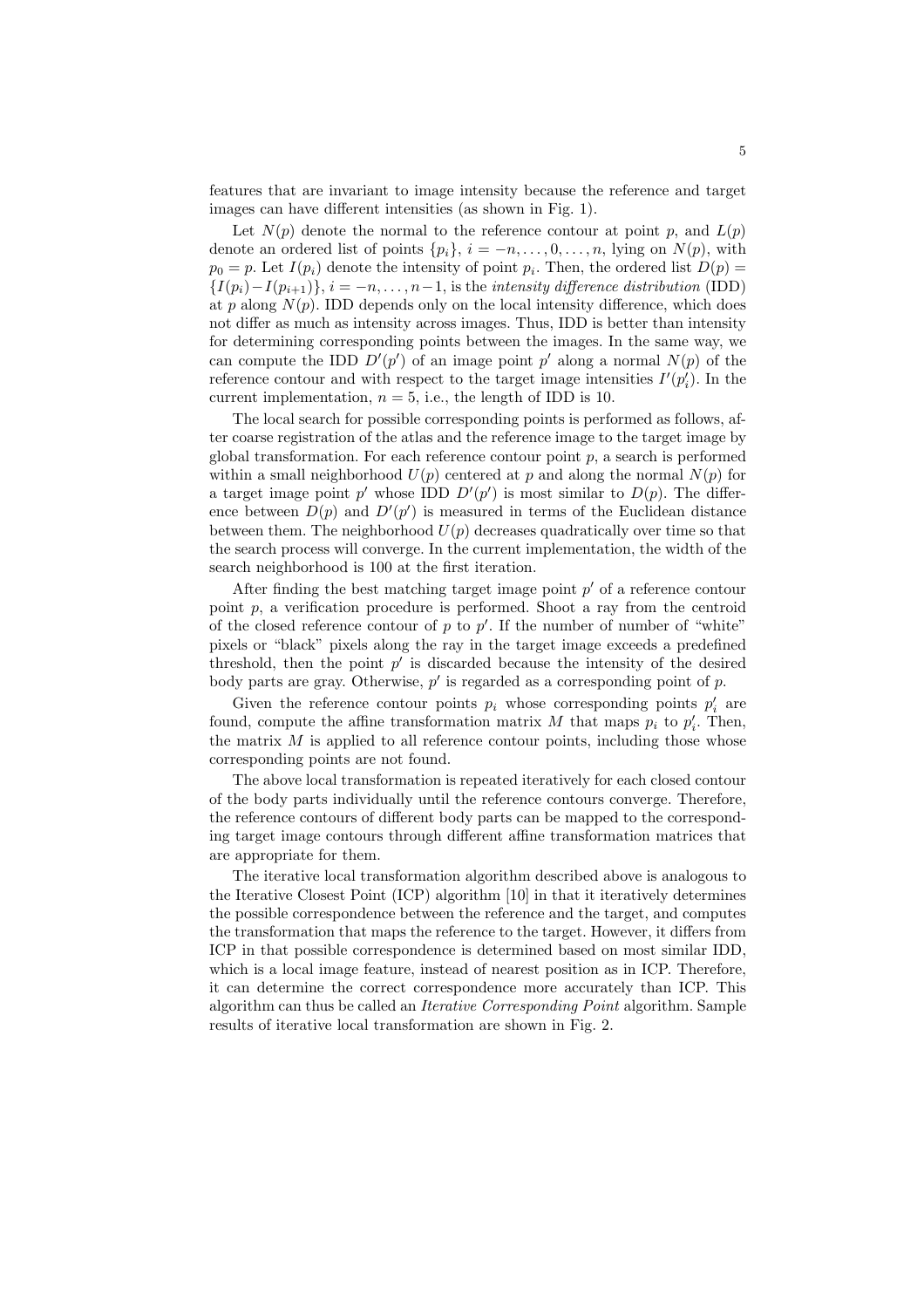

Fig. 2. Iterative local transformation. (a) The white reference contours are iteratively transformed. (b) The result of iterative local transformation after convergence.

#### 3.3 Atlas Contour Refinement

The last stage performs refinement of the atlas contour using active contour, i.e., snake algorithm [14] with Gradient Vector Flow (GVF) [15]. The original snake algorithm has the shortcoming of not being able to move into concave parts of the objects to be segmented. This is because there is no image forces outside the concave parts to attract the snake. GVF diffuses the gradient vectors of the edges outward, and uses the gradient vectors as the image forces to attract the snake into concave parts.

Figure 3(a) illustrates the result of applying snake with GVF on the atlas to refine the contours obtained from iterative local transformation. The final atlas contours now coincide accurately with the actual boundaries of the body parts in the target image.

Note that after global transformation, the discrepancies between the reference contours and the target contours are still quite large (Fig. 1b). If the snake algorithm is applied immediately after global transformation without iterative local transformation, the reference contour is easily attracted to the boundary edges of other body parts (Fig. 3b). This shows that generic deformable models such as active contour (i.e., snake), active shape, and level set can be easily attracted to incorrect boundary edges. Our method resolves this problem by using iterative local transformation to bring the atlas contours closer to the desired object boundaries before applying the snake algorithm.

#### 3.4 Comparisons with Existing Work

Most existing atlas-based approaches adopt a two-stage approach consisting of global transformation followed by local deformation. On the other hand, our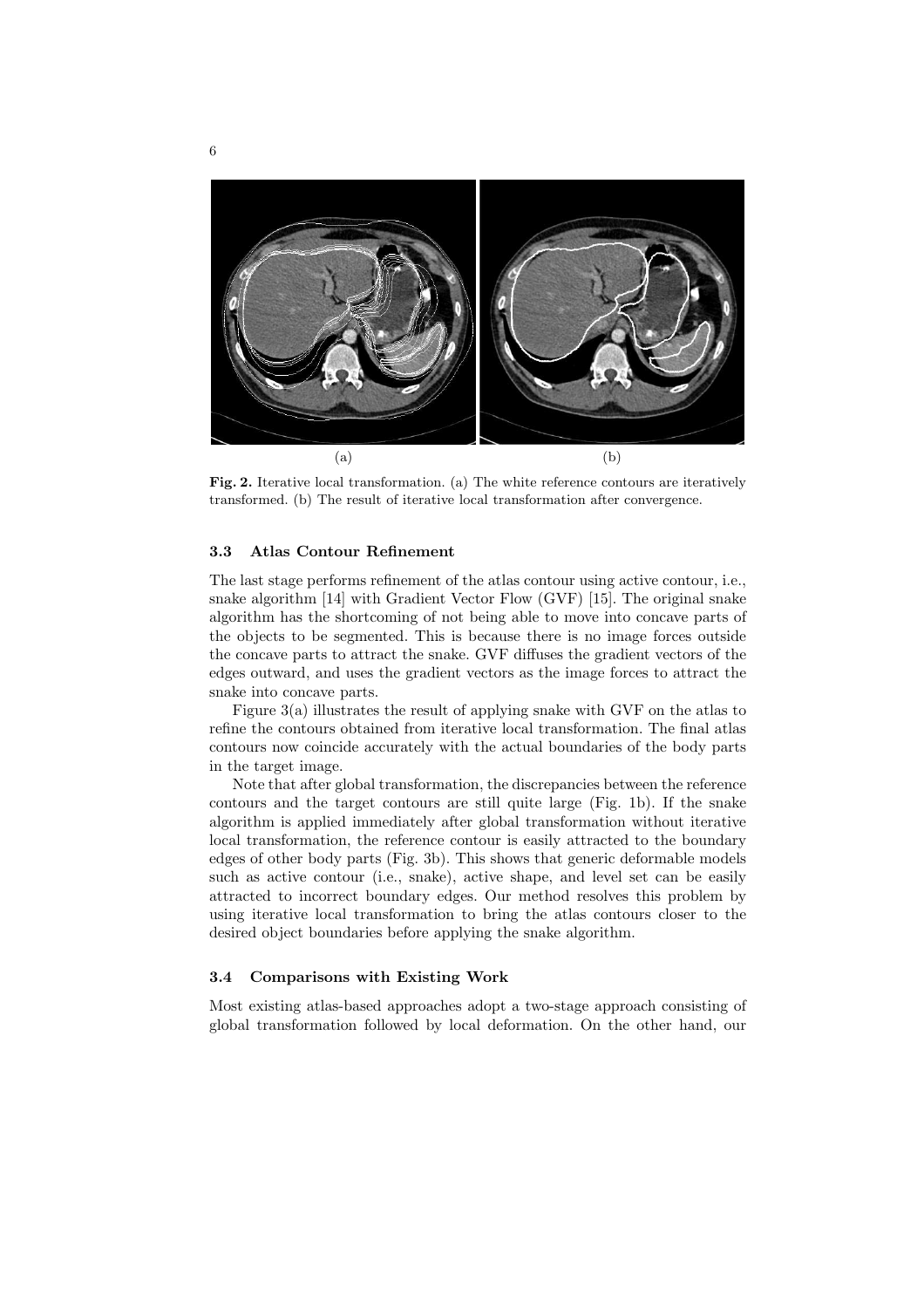

Fig. 3. Results after contour refinement by snake algorithm. (a) With iterative local transformation (slice 72). (b) Without iterative local transformation.

method consists of three stages, namely (1) global affine transformation, (2) iterative local affine transformation, and (3) snake deformation. The first two stages are similar to those in [1], but the method in [1] is developed for registering an atlas to a brain surface that is already segmented.

[5] also presented a method for segmenting abdominal CT images. However, their atlas registration algorithm is not accurate enough, and a final classification stage is applied to classify the image pixels into various anatomical categories. In contrast, by adopting a three-stage approach, our atlas registration algorithm is accurately enough to segment the various anatomical parts. Compare to the test results reported in [5, 8], our method can handle much more variations between the atlas and the target images.

## 4 Experiments and Discussion

40 abdominal CT images (from slice 41 to 80) of 1mm thickness of a patient were used in the test. The accuracy of the segmentation result was measured in terms of the area of intersection between the target body part (that was obtained manually) and the segmented regions. This performance measure, called similarity index  $S$ , was proposed by Zijdenbos et al. [16]:

$$
S = 2\frac{|A \cap B|}{|A| + |B|} \tag{1}
$$

where  $A$  is the set of pixels of the body part in the target image and  $B$  that of the segmented region. When the segmented region coincide exactly with the target body part,  $S = 1$ .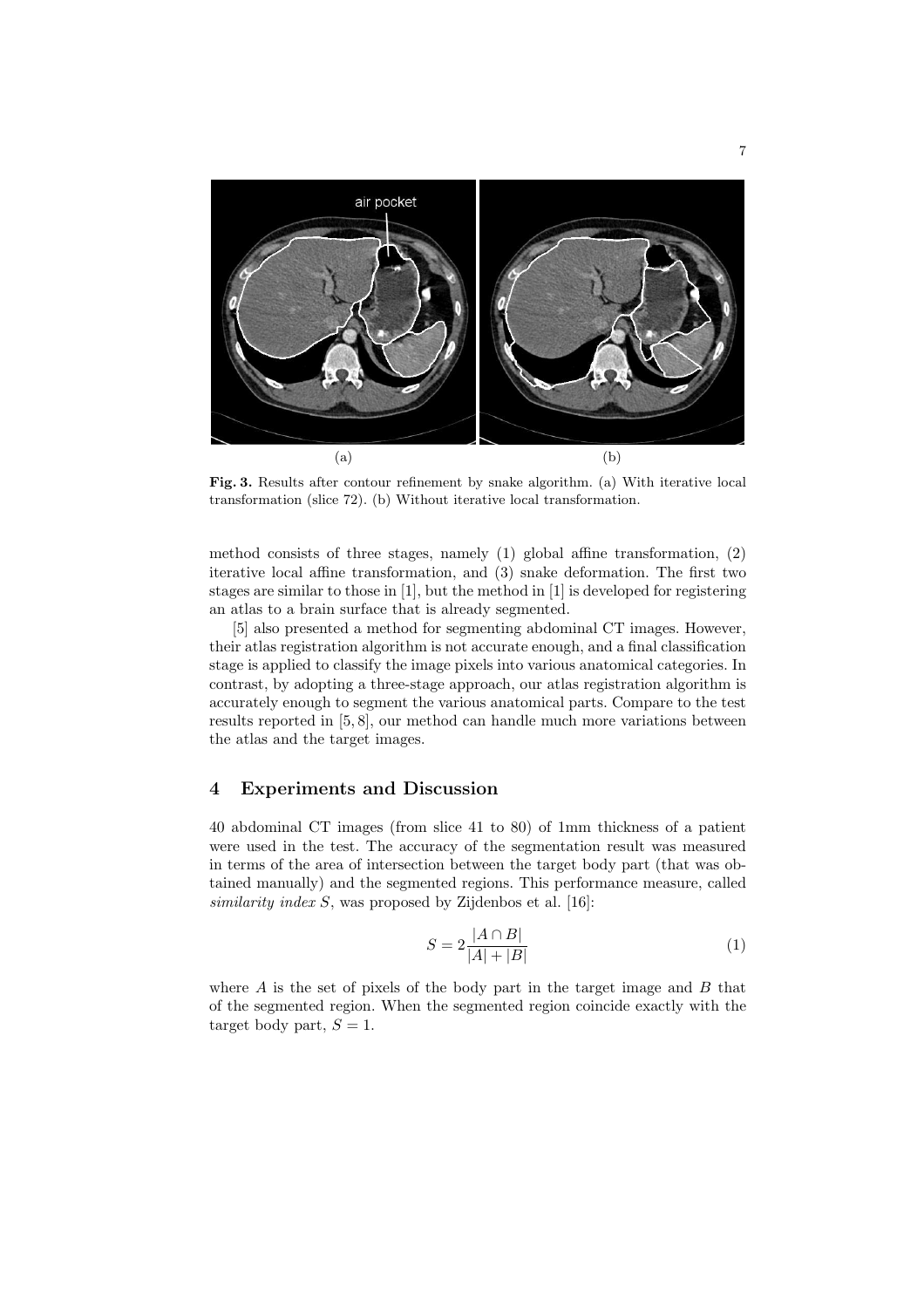

Fig. 4. Test results. (a) Similarity indices of liver, spleen, and stomach. (b) Average similarity index.

Detailed segmentation performance of the algorithm is shown in Fig. 4. The liver is well segmented and the algorithm's performance on liver is very stable (Fig. 4a). The similarity indices are greater than 0.95 for slices 41 to 76 (Fig. 3a, 5). From slice 77 onward, the liver is split into two lobes, which is greatly different from that in the atlas image (Fig. 6b).

The algorithm's performance on segmenting the spleen shows a bit variation (Fig. 4a). But the similarity indices are still higher than 0.9 for slices 43 to 80 (Fig. 3a, 5). For slice 42, the spleen becomes so small that it differs significantly from that in the atlas (Fig. 6a). Thus, the algorithm is not expected to perform well for this case.

The stomach is less well segmented, with the similarity index ranging from 0.8 to 0.95. It is due to the existence of air pocket, which appears as a black region with a very thin wall (Fig. 3a, 5b). When the air pocket is correctly included in the segmentation result (Fig. 3a), or when there is no air pocket (Fig. 5a), then the similarity index is high. The shape of stomach is quite complex. So, sometimes the snake algorithm is attracted to nearby edges that actually belong to the liver and the spleen.

Figure 4(b) illustrates the average performance of the algorithm on segmenting the liver, spleen, and stomach. The similarity index is above 0.9 for slices 43 to 76 (Fig. 3a, 5). That is, with a single 2D atlas, the algorithm can successfully and accurately segment 34 slices of the abdominal CT volume.

## 5 Conclusions

This paper presented an atlas-based method for segmenting abdominal CT images. It applies three complementary stages, namely global transformation, iterative local transformation, and snake algorithm, to iteratively deform the atlas to register with the target image. Experimental tests show that the algorithm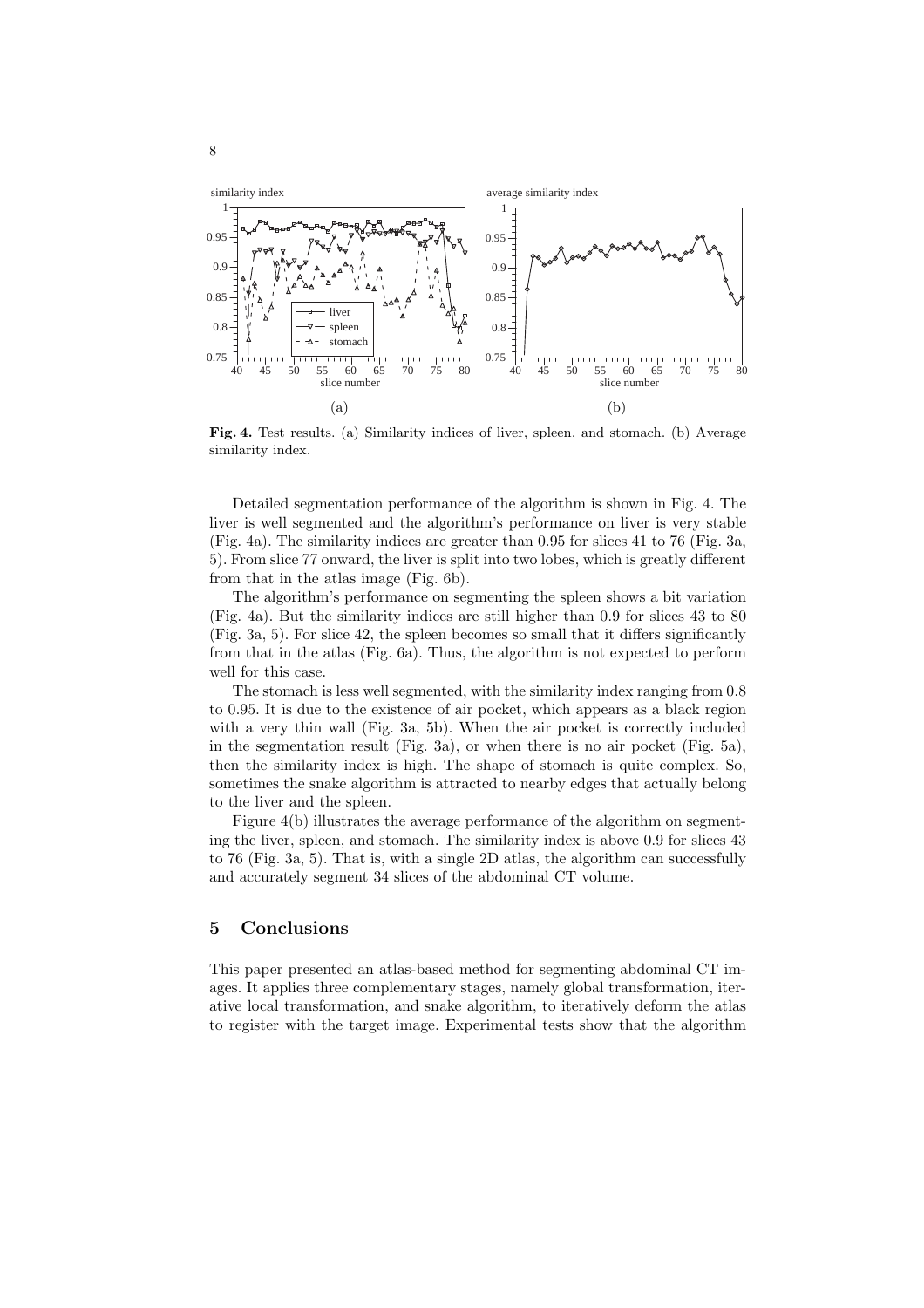

Fig. 5. Results with high similarity indices. (a) Segmentation results of slice 48. (b) Segmentation results of slice 60.

can successfully and accurately segment 34 slices of a CT volume of 1mm thickness using a single 2D atlas. As the reference image that is used to derive the atlas differs significantly in shape and intensity from the target CT images, the successful test results suggest that the algorithm should work well on segmenting CT images of different patients. This research work thus contributes to solving the difficult and challenging problem of segmenting human body images.

## References

- 1. Thurfjell, L., Bohm, C., Greitz, T., Eriksson, L.: Transformations and algorithms in a computerized brain atlas. IEEE Tran. on Nuclear Science 40 (1993) 1187–1191
- 2. Dawant, B.M., Hartmann, S.L., Thirion, J.P., Maes, F., Vandermeulen, D., Demaerel, P.: Automatic 3-D segmentation of internal structures of head in MR images using a combination of similarity and free-form transformations: Part I, methodology and validation on normal subjects. IEEE Trans. on Medical Imaging 18 (1999) 909–916
- 3. Hartmann, S.L., Parks, M.H., Martin, P.R., Dawant, B.M.: Automatic 3-D segmentation of internal structures of head in MR images using a combination of similarity and free-form transformations: Part II, validation on severely atrophied brains. IEEE Trans. on Medical Imaging 18 (1999) 917–926
- 4. Rueckert, D., Sanchez-Ortiz, G.I., Lorenzo-Valdés, M., Chandrashekara, R., Mohiaddin, R.: Non-rigid registration of cardiac MR: Application to motion modelling and atlas-based segmentation. In: IEEE Int. Symp. on Biomedical Imaging. (2002)
- 5. Park, H., Bland, P.H., Meyer, C.R.: Construction of an abdominal probabilistic atlas and its application in segmentation. IEEE Trans. on Medical Imaging 22 (2003) 483–492